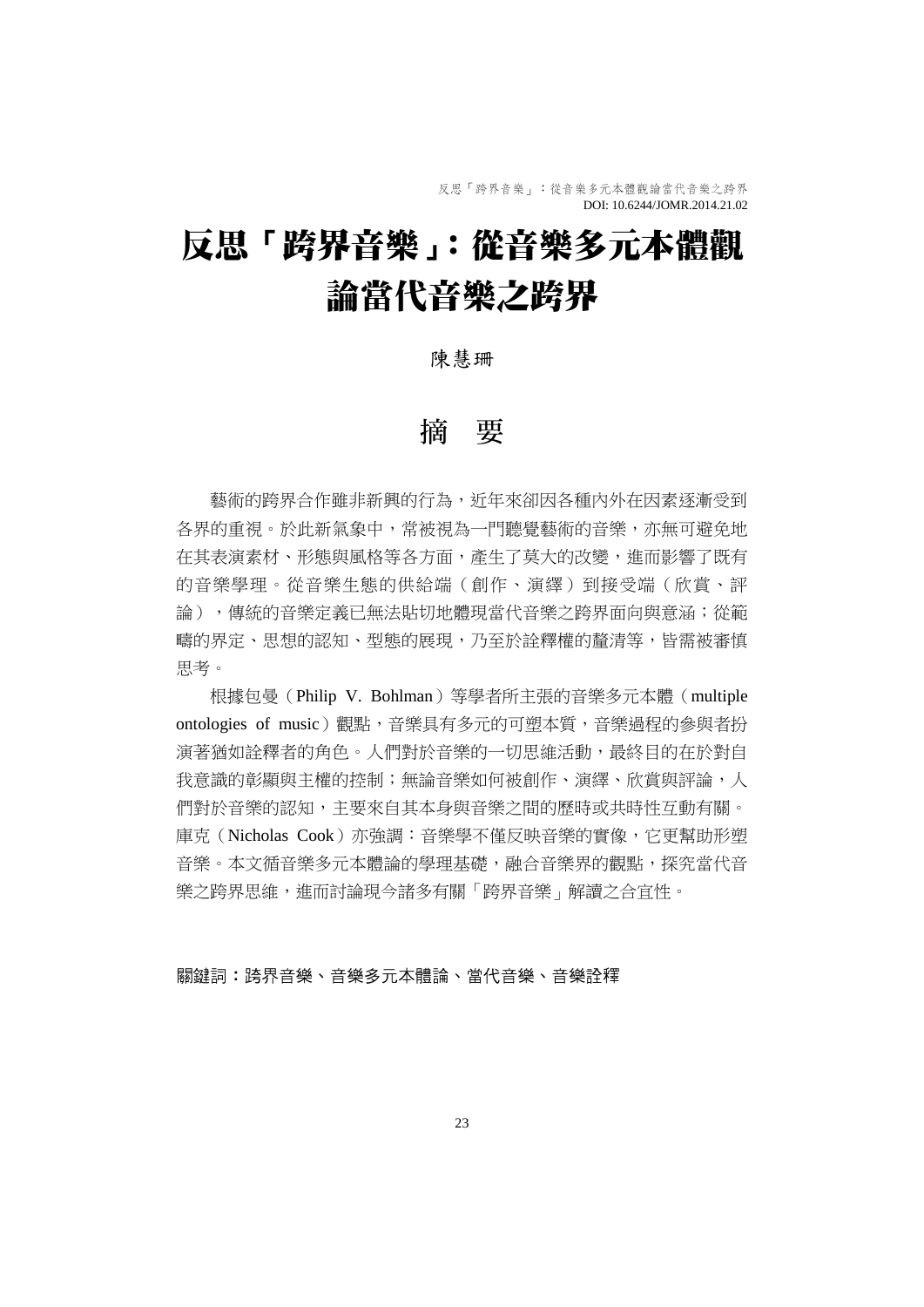# **Reflecting "Crossover Music": On the Crossover of Contemporary Music from the Multiple Ontologies of Music**

Hui-Shan Chen

# **Abstract**

Though not new, cross-border cooperation in the arts has become increasingly valued by the viewing and listening public in recent years due to various internal and external factors. In this new atmosphere, classical music, which has always been considered as an auditory art, has made significant changes in its materials, shape and style, all of which affect existing theories of music. From the provider (composer, interpreter) to the recipient (audience, commentator), the traditional definition of classical music is no longer able to reflect the crossover inclination of contemporary music. Definitions of fields of performing, the core of cognitive thinking about the arts, and the authority of interpretation and establishment of aesthetic value all need to be reflected and reconstructed. However, can naming this kind of music "Classical Crossover Music" or "Crossover Music" truly and objectively reflect the real pluralism of contemporary music?

According the multiple ontologies of music advocated by the American scholar Philip V. Bohlman, the ultimate goal for people in thinking about music is to highlight the self-consciousness and control over sovereignty. No matter how music is composed, interpreted, appreciated and commented upon, our cognition of music is mainly based on the historical and synchronic interaction between ourselves and the music itself. British scholar Nicholas Cook also stressed that musicology, in short, doesn't just reflect practice; it helps mould it. Through the lens of the multiple ontologies of music, this paper blends interpretations from contemporary music, explores the cross-border actions of contemporary music, and then reviews the interpretative adequacy of "Crossover Music".

### **Key words: Crossover Music, Multiple Ontologies of Music, Contemporary Music, Interpretation of Music**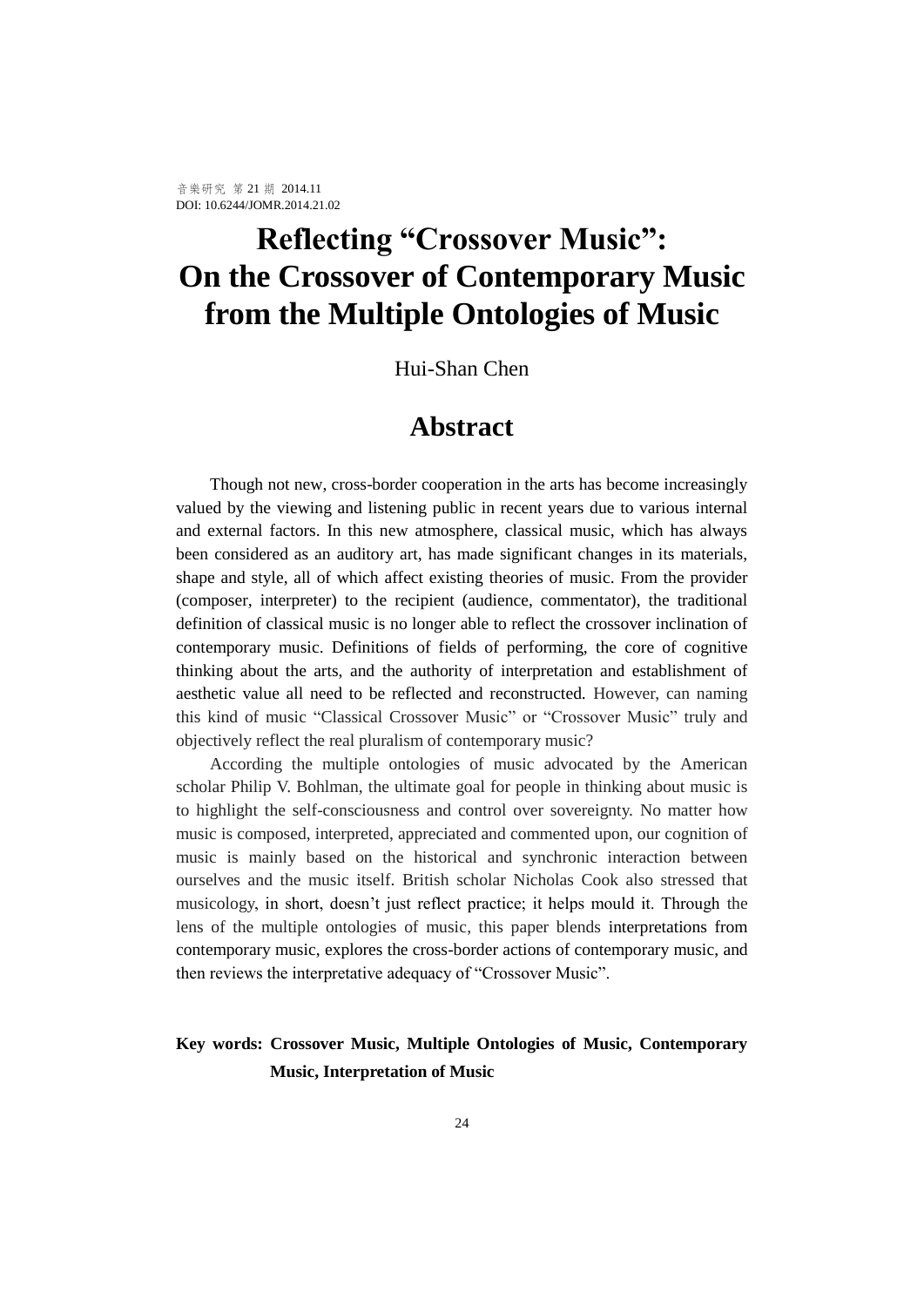音樂研究 第 21 期 2014.11 DOI: 10.6244/JOMR.2014.21.02

參考文獻

# 一、外文書目

- Alperson, Philip. ed. *What is Music? An Introduction to the Philosophy of Music*. Pennsylvania: The Pennsylvania State University Press, 1987.
- Becker, Judith. *Deep Listeners: Music, Emotion, and Trancing*. Indiana: Indiana University Press, 2004.
- Bohlman, Philip V. "Ontologies of Music", in *Rethinking Music*. ed. by Nicholas Cook & Mark Everist. Oxford and New York: Oxford University Press, 1999: 17-34.
- Bolt, Barbara. *Art Beyond Representation: The Performative Power of the Image*. London and New York: I.B. Tauris, 2004.
- Boorman, Stanley. "The Musical Text", in *Rethinking Music*. ed. by Nicholas Cook & Mark Everist. Oxford and New York: Oxford University Press, 1999: 403- 423.
- Brackett, David. "The Politics and Practice of 'Crossover' in American Popular Music, 1963–65", *The Musical Quarterly* 78/4(1994): 774-797 .
- Burnham, Scott. "How Music Matters: Poetic Content Revisited", in *Rethinking Music*. ed. by Nicholas Cook & Mark Everist. Oxford and New York: Oxford University Press, 1999: 193-216.
- Chen, Hui-Shan. *"Changing Tendency of Western Music Tradition in Taiwan", Fontes Artis Musicae 56/3(2009): 287-298.*
- Clarke, Eric. F. *Ways of Listening : An Ecological Approach to the Perception of Musical Meaning*. Oxford: Oxford University Press, 2005.
- Cook, Nicholas. & Everist, Mark. eds. *Rethinking Music*. Oxford and New York: Oxford University Press, 1999.
- Cook, Nicholas. "Analysing Performance and Performing Analysis", in *Rethinking Music*. ed. by Nicholas Cook & Mark Everist. Oxford and New York: Oxford University Press, 1999: 239-261.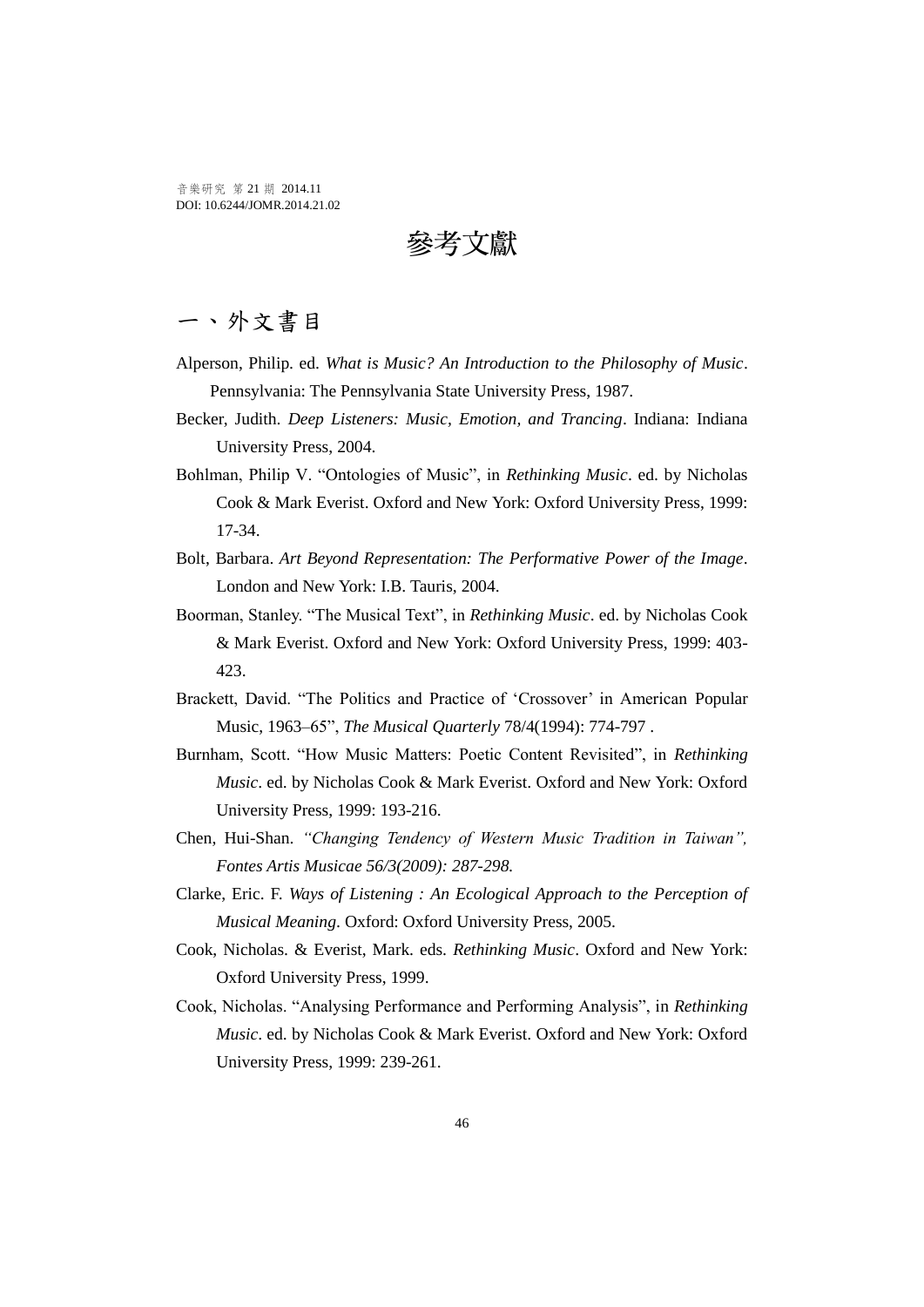\_\_\_\_\_\_\_\_. *Music, Imagination, and Culture*. Oxford: Clarendon Press, 1990.

- Dell'Antonio, Andrew. ed. *Beyond Structural Listening? Postmodern Modes of Hearing*. Berkeley, Los Angeles, London: University of California Press, 2004.
- Goehr, Alexander. *Finding the Key: Selected Writings of Alexander Goehr*. ed. by Derrick Puffett. London: Faber and Faber, 1998.
- Griffiths, Paul. *Modern Music and After: Directions since 1945*. Oxford: Oxford University Press, 1995.
- Ingarden, Roman. *The Work of Music and the Problem of Its Identity*. trans. by Adam Czerniawski. ed. by Jean G. Harrell. London: Macmillan Press, 1986.
- Morawski, Stefan. *The Troubles with Postmodernism*. London: Routledge, 1996.
- Nietzsche, Friedrich. *The Will to Power*. trans. by Walter Kaufmann & Reginald John Hollingdale. New York: Vintage Books, 1968.
- Samson, Jim. "Analysis in Context", in *Rethinking Music*. ed. by Nicholas Cook & Mark Everist. Oxford and New York: Oxford University Press, 1999: 35-54.
- Scott, Derek. B. ed. *Music, Culture, and Society*. Oxford: Oxford University Press, 2000.
- Subotnik, Rose Rosengard. "The Challenge of Contemporary Music", in *What is Music? An Introduction to the Philosophy of Music*. ed. by Philip Alperson. Pennsylvania: The Pennsylvania State University Press, 1987: 359-396.
- Szwed, John. *Crossover: Essays on Race, Music, and American Culture*. Philadelphia, Pennsylvania: University of Pennsylvania Press, 2005.
- Whittall, Arnold. *Music Composition in the Twentieth Century*. Oxford & New York: Oxford University Press, 1999.

## 二、翻譯書目

丹托(Arthur C. Danto)。《在藝術終結之後:當代藝術與歷史藩籬》(*After the End of Art: contemporary art and the pale of history*),林雅琪、鄭惠雯 譯。

\_\_\_\_\_\_\_\_. *Music since the First World War*. Oxford & New York: Oxford University Press, 1995 [org. 1977].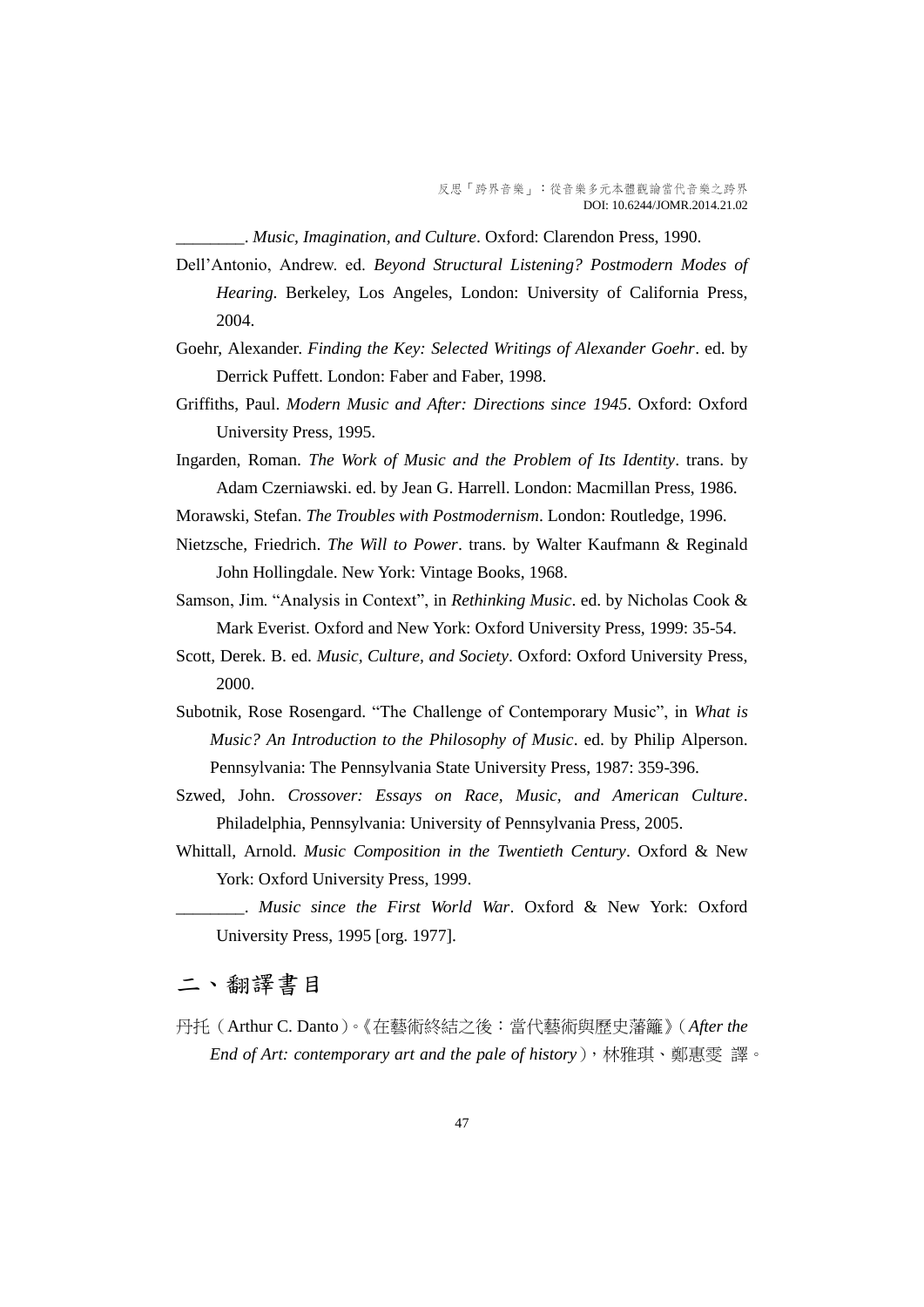音樂研究 第 21 期 2014.11 DOI: 10.6244/JOMR.2014.21.02

臺北:麥田出版社,2005。

漢斯利克(Eduard Hanslick)。《論音樂美:音樂美學的修改芻議》(*Vom Musikalisch-Schönen*),陳慧珊 譯。臺北:世界文物出版社,1997。

# 三、中文書目

- 田飛。〈關於中國聲樂表演中"三種唱法"以及"跨界現象"的思考〉。《蘇州大學 學報》。28/5(2008): 8-10。
- 宋英維。〈古典跨界音樂之重思〉。《音樂研究》。15(2011): 25-47。
- 李文珊。〈臺灣表演藝術跨界現象觀察〉。《福建藝術》。1(2005): 52-54。
- 沈清松、莊佳珣。〈從內在超越到界域跨越――隱喻、敘事與存在〉。《哲學與 文化》。33/10(2006): 21-36。
- 周蓓。〈多學科渗透的音樂課程理論基礎〉。《星海音樂學院學報》。4(2005): 37-41。
- 林大維、吳佩樺。〈互動藝術脈絡與其美學之研究〉。《藝術學報》。87(2010): 31-54。
- 林宏璋。〈解開「當代藝術」結:跨領域藝術在臺灣的早期發展〉。《今藝 術》。5(2004a):160-162。
- \_\_\_\_\_\_\_\_。《界線內外:跨領域藝術在臺灣》。臺北:財團法人國家文藝基金 會,2004b。
- 林昭宇、林敏智、吳可文。〈跨越疆域界線:從「藝術與科技的邂逅」到「數 位藝術的跨領域創作」〉。《藝術學報》。92(2013): 1-32。
- 郭貞。〈消費者文化與後現代主義的解析〉。《廣告學研究》。1(1993): 211- 215。
- 陳亞萍、夏學理。〈表演藝術觀眾發展及其相關理論探析〉。《空大行政學 報》。11(2001): 213-252。
- 陳涵。〈跨界:後現代文論的真面目〉。《學術論壇》。4(2010): 157-160。
- 陳慧珊。〈跨文化美學的音樂詮釋――以臺灣當代作曲家之藝術觀為例〉。《藝 術學報》。81(2007): 211-226。
	- \_\_\_\_\_\_\_\_。〈我泥中有你,你泥中有我――論「現代主義」與「後現代主義」 在當代音樂中的邂逅與發酵〉。《關渡音樂學刊》。8(2008): 17-32。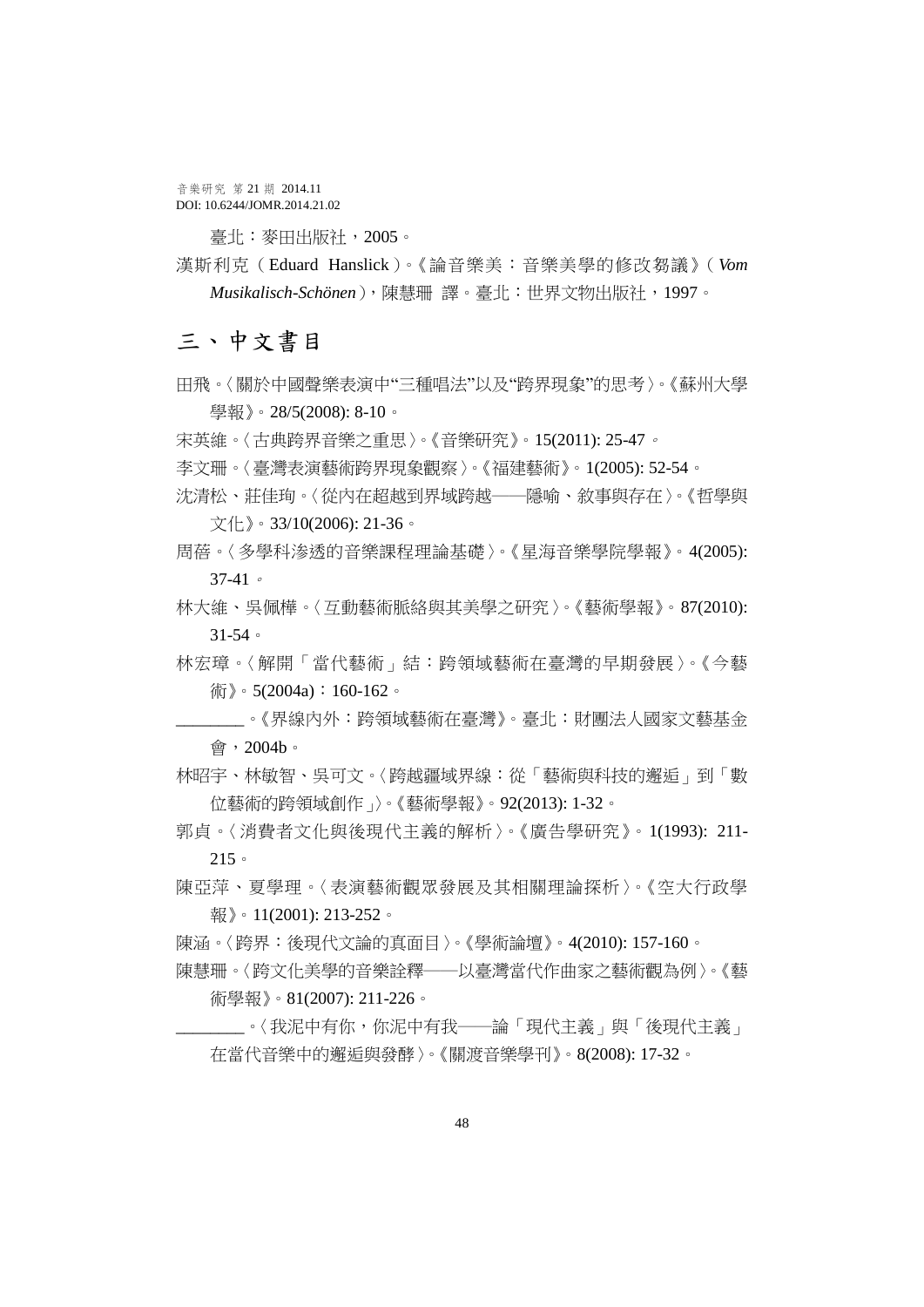- 陳慧珊 主編。《跨界對談(七)》論文集。臺北:國立臺灣藝術大學表演藝術 研究所, 2010。
- 陳慧珊。〈臺灣公立樂團跨界展演初探――以臺北市立國樂團、國家交響樂團 為例〉。《關渡音樂學刊》。15(2011): 135-166。
	- \_\_\_\_\_\_\_\_。《現代音樂美學新論》。臺北:美樂出版社,2012。
	- \_\_\_\_\_\_\_\_。〈臺灣私立樂團跨界展演初探――以采風樂坊、朱宗慶打擊樂團為 例〉。《跨界對談》。8(2013): 9-50。
- 陳樹熙。〈面對改變 只能跨界?對台灣樂壇跨領域製作的省思〉。《PAR表演 藝術雜誌》。236(2012): 100-102。
- 陳靜儀。〈文化匯流:以臺灣二個公部門國樂團的音樂現象為例〉。《臺灣音樂 研究》。17(2013): 39-66。
- 鍾耀光。〈創作跨界新曲是與世界對話的必經之路〉。《新絲路》。1(2008): 36- 39。

四、網路資料

- Dario Oliveira Sá, Nuno. "Film Music and Cross-genre: dramatic approaches in Contemporary composition." Doctoral Thesis. Royal Holloway. University of London. http://pure.rhul.ac.uk/portal/en/publications/film-music-andcrossgenre- dramatic-approaches-in-contemporary-composition(42903fe0- 5c3c-4857-887d-d50183547f27).html (accessed August 30, 2014)
- Fucci Amato, Rita de Cássia. "Exploring boundaries between music and management: Glahn, Denise Von. & Broyles, Michael. "Art Music." Grove Music Online. Oxford Music Online. http://ahrp.ntua.edu.tw:2066/subscriber [/article/grove/music/A2227279?q=%22Crossover+Music%22&search=quick&](http://ahrp.ntua.edu.tw:2066/subscriber/article/grove/music/A2227279?q=%22Crossover+Music%22&search=quick&pos=7&_start=1#firsthit)  $pos=7&$  start=1#firsthit (accessed August 29, 2014)
- Gloag, Kenneth. "Crossover." Grove Music Online. Oxford Music Online. [http://ahrp.ntua.edu.tw:2066/subscriber/article/opr/t114/e1730?q=crossover&](http://ahrp.ntua.edu.tw:2066/subscriber/article/opr/t114/e1730?q=crossover&search=quick&pos=2&_start=1#firsthit) [search=quick&pos=2&\\_start=1#firsthit](http://ahrp.ntua.edu.tw:2066/subscriber/article/opr/t114/e1730?q=crossover&search=quick&pos=2&_start=1#firsthit) (accessed August 29, 2014)
- Hanna, Wendell. " A Reggio-Inspired Music Atelier: Opening the Door Between Visual Arts and Music." Early Childhood Education Journal. Springer Link.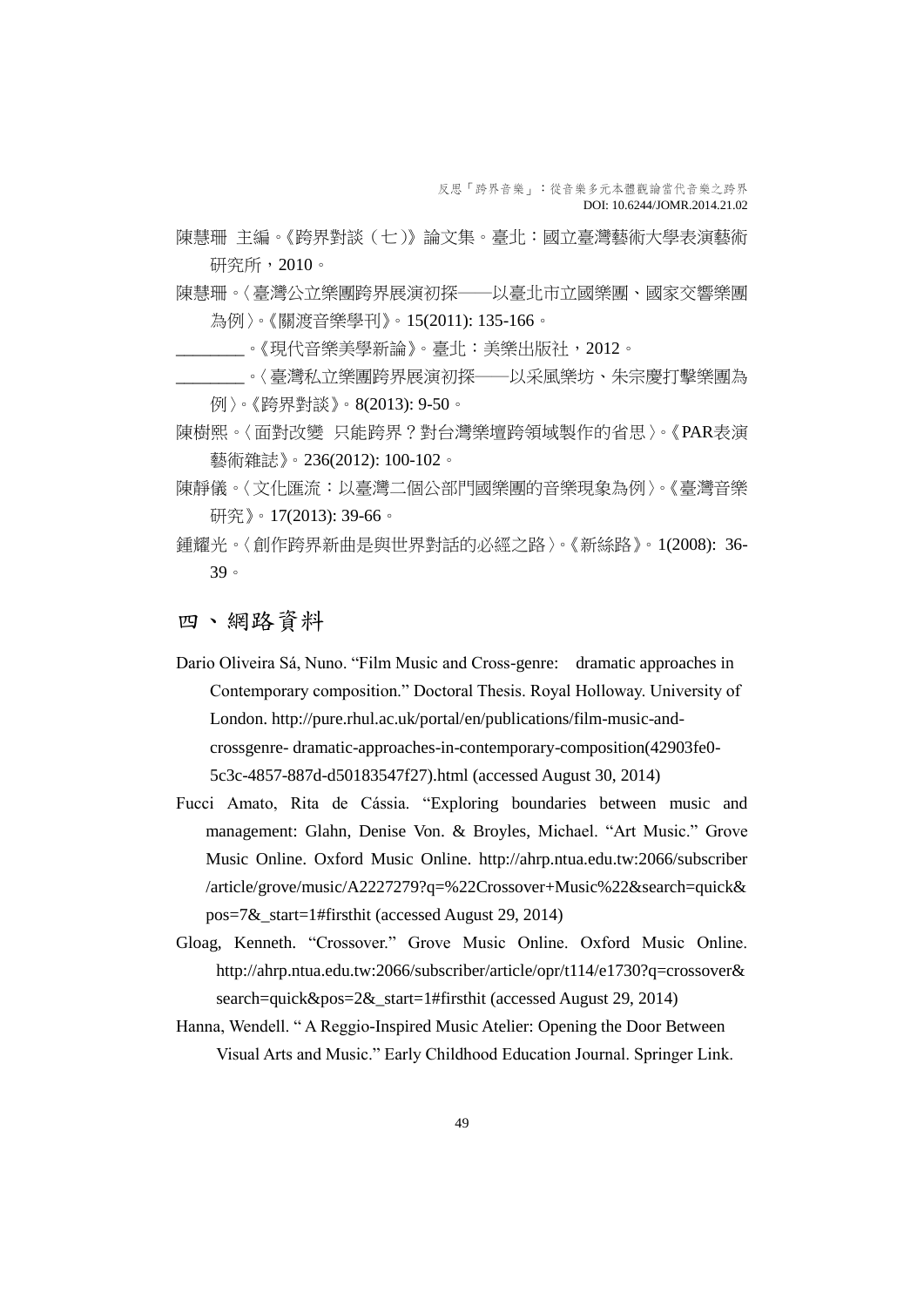<http://link.springer.com/article/10.1007%2Fs10643-013-0610-9> (accessed August 29, 2014)

- Llewellyn, Elizabeth. "Crossover: boundaries, hybridity, and the problem of opposing cultures." University of Southampton*,* School of Humanities*,*  Doctoral Thesis. http://eprints.soton.ac.uk/169873/ (accessed August 29, 2014)
- Maus, Fred E. "What was Critical Musicology?" Radical Musicology. http://www.radical-musicology.org.uk/special\_critmus/maus.htm (accessed August 1, 2014)
- Saunders, Emma. "Classical music's contemporary crossover." BBC News Online. <http://news.bbc.co.uk/2/hi/entertainment/3725993.stm> (accessed August 30, 2014)
- Stilwell, Robynn J. "Crossover." Grove Music Online. Oxford Music Online. http://ahrp.ntua.edu.tw:2066/subscriber/article/grove/music/40611?q=crossov er&search=quick&pos=1& start=1#firsthit (accessed July 30, 2014)
- Tanz Atelier Wien. "International ChoreoLab Austria (ICLA)." *Tanz Atelier Wien*. http://www.tanzatelierwien.at/en/international-choreolab-austria/ (accessed Oct 10, 2014)
- 文化部。〈文化部表演藝術團隊創作科技跨界作品補助作業要點〉。《文化 部官網》。http://www.moc.gov.tw/law.do?method=find&id=254 (2014 年 2 月 10 日)
- 文化部。〈文化部補助表演藝術創新製作暨演出徵選作業要點〉。《文化部 官網》。 http://www.moc.gov.tw/law.do?method=find&id=232 (2014 年 2 月 10 日)
- 文化部。〈文化部跨域合創計畫補助作業要點〉。《文化部官網》。 http://www.moc.gov.tw/law.do?method=find&id=438 (2014 年 7 月 16 日)
- 國家教育研究院。〈十二年國民基本教育課程綱要總綱(草案)103.05.05〉。 《國家教育研究院官網》。

http://www.naer.edu.tw/files/15-1000-6033,c639-1.php?Lang=zh-tw (2014 年 7 月 20 日)